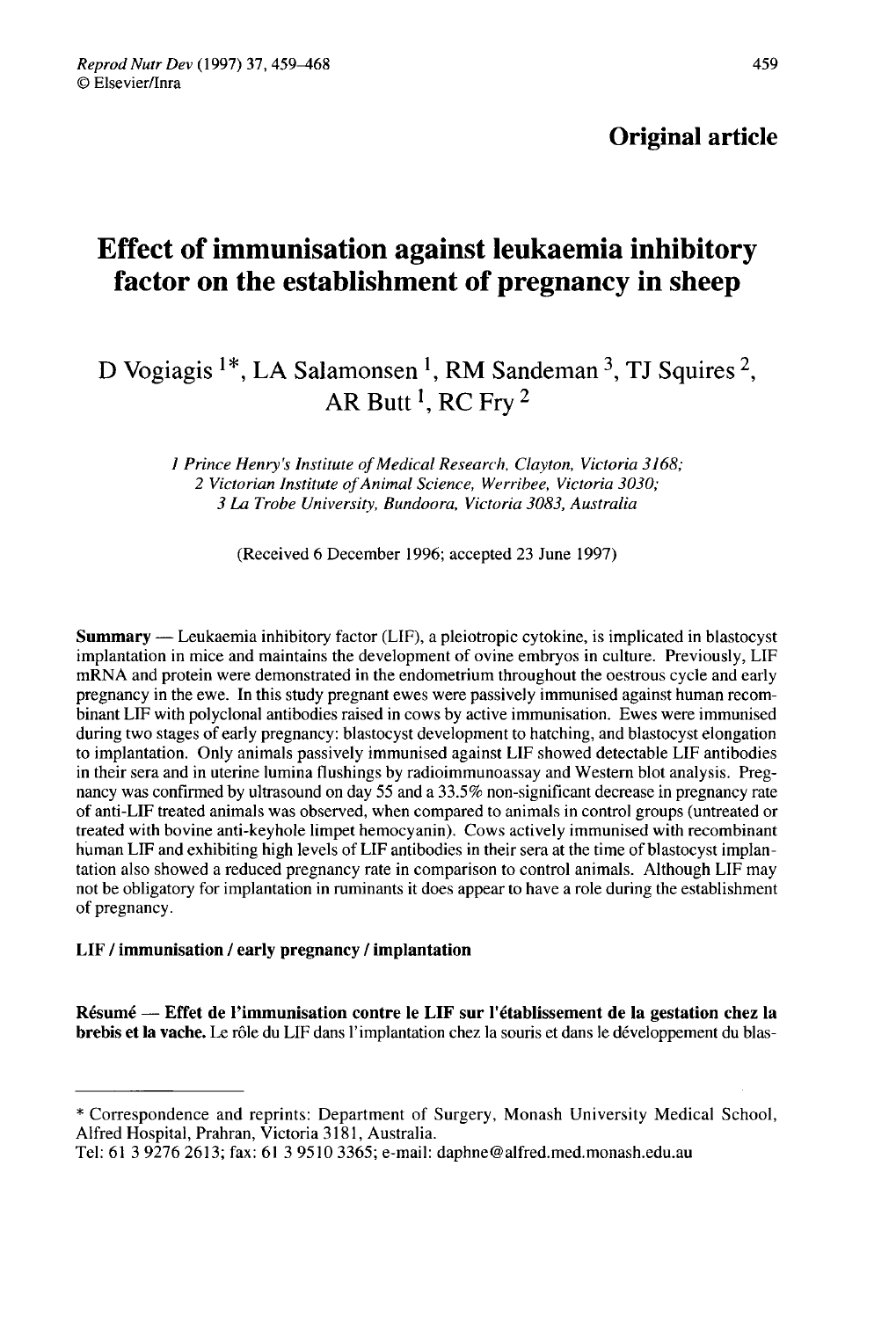tocyste ovin est bien établi. Les messagers codants pour le LIF et cette protéine sont présents dans l'endomètre de la brebis cyclique et en début de gestation. Ce travail rapporte les effets de l'immunisation passive contre le LIF chez des brebis gestantes. Du sérum de vaches immunisées activement contre le LIF a été injecté au moment de l'éclosion du blastocyste et entre l'élongation du blastocyste et l'implantation. Des anticorps anti LIF ont été détectés dans le sang (RIA) et dans des flushings utérins (Wes tern Blot) des femelles immunisées. Par rapport aux contrôles, il a été observé une réduction du taux de gestation de 33.5% (échographie à j 55), non significative, chez les femelles immunisées. De même, les vaches immunisées activement contre le LIF ont présenté un taux de gestation réduit par rapport aux contrôles. Le LIF paraît donc jouer un rôle dans l'établissement de la gestation même s'il n'est pas obligatoire.

#### LIF / immunisation / début de gestation / implantation

#### INTRODUCTION

Leukaemia inhibitory factor (LIF) is a pleiotropic cytokine that acts on many different cells (Hilton 1992; Metcalf 1992). When mouse blastocysts were cultured in the presence of LIF they had a greater mass of trophectodenn in comparison to control blastocysts (Robertson et al, 1991) and LIF significantly increased the number of embryos hatching and exhibiting trophoblast outgrowth (Lavranos et al, 1995). Furthermore, recombinant human LIF improved the development of ovine embryos in culture (Fry et al, 1992) indicating that LIF may be one of many factors involved in improving embryo viability during sustained in vitro culture.

In the mouse uterus, LIF is expressed in the endometrial glands coincident with the time of blastocyst implantation (Bhatt et al, 1991) and mice that lack a functional LIF gene have normal blastocysts that fail to implant (Stewart et al, 1992). Furthermore, the low affinity LIF receptor (LIFR) is an integral component of the functional LIF receptor complex and interacts with gp130 to form a high affinity receptor (Ip et al, 1992; Taga and Kishimoto, 1992; Gearing et al, 1992; Davis et al, 1993). Disruption of LIFR leads to perinatal death as mice homozygous for the mutation die shortly after or during birth (Ware et al, 1995), while

embryos homozygous for the gp 130 mutation die between 12.5 days postcoitum and term (Yoshida et al, 1996). In both cases normal implantation of embryos occurs, suggesting that endometrial LIF may not act directly through LIFR or gp130 on the blastocyst. Since both mutations are lethal their effects in adult mice cannot be investigated.

In human endometrium, LIF mRNA is present transiently with the highest expression observed during the mid and late secretory phases of the menstrual cycle (Charnock-Jones et al, 1994; Kojima et al, 1994; Arici et al, 1995; Vogiagis et al, 1996a; Cullinan et al, 1996). Immunoreactive LIF has been localised in the endometrial epithelium and stroma throughout the menstrual cycle (Vogiagis et al, 1996a), indicating that LIF may have a role in endometrial function. We have demonstrated previously that LIF mRNA and protein are present in the ovine uterus during early pregnancy (Vogiagis et al, 1996b), although these are not confined to the time of blastocyst implantation as in the mouse (Bhatt et al, 1991).

The sheep, unlike the human and mouse, has a characteristically long intrauterine blastocyst development before implantation (Bindon, 1971). Whereas in the mouse the blastocyst hatches from the zona pellucida and implants on the uterine wall on the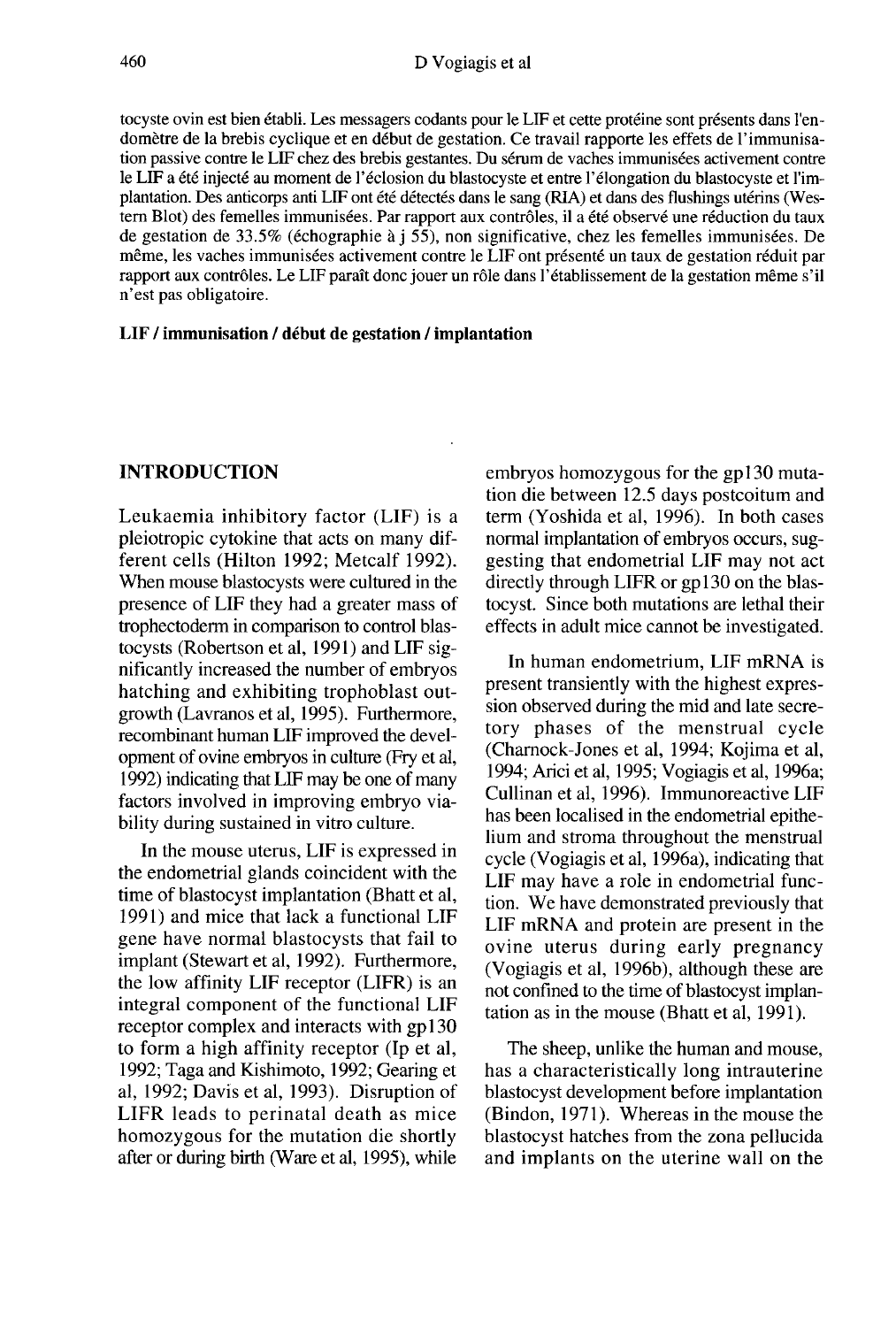fourth day of pregnancy (Finn and McLaren, 1967; Orsini and McLaren, 1967), in the sheep hatching and implantation occur about eight days apart (Bindon, 1971; Rowson and Moor, 1976). Thus the effects of LIF on preimplantation growth, development and subsequent implantation of the ovine blastocyst can be investigated.

In this study, we passively immunised pregnant ewes against LIF in an attempt to temporarily reduce or block the amount of LIF available to target cell receptors of the uterus and/or embryo. Two important stages of early pregnancy were examined: 1 ) blastocyst development to hatching; 2) blastocyst elongation to implantation. The large quantities of polyclonal antibodies against LIF utilised in the passive immunisation study, were obtained by actively immunising pregnant cows against LIF and collecting colostral immunoglobulin G (IgG). As a secondary objective, the effect of active immunisation against LIF on embryo implantation in these cows was assessed by re-immunising and re-mating the animals to boost their antibody levels during the early stages of a second pregnancy.

## MATERIALS AND METHODS

All animal experimentation was approved by the animal ethics committee at the Victorian Institute of Animal Science, Werribee.

#### Active immunisation of cows with LIF

Pregnant Friesian cows were actively immunised with either human recombinant glycosylated LIF from Chinese hamster ovary [CHO] cells (AMRAD Pharmacia Biotech;  $n = 3$ ), or keyhole limpet hemocyanin (KLH, control;  $n = 2$ ), which was emulsified in Freund's complete or incomplete adjuvant. Animals received a  $50 \mu$ g dose at 10 (sub-cutaneously, behind the ear), 6 and 2 (intramuscular, hind leg) weeks prior to calving. Blood samples were collected from the tail vein prior to each immunisation and were assayed for anti-LIF. Colostrum was harvested after calving.

## Purification and preparation of bovine colostral IgG for immunisation

Bovine colostral IgG was isolated by ammonium sulphate precipitation (Fang and Mukkur, 1976) then reconstituted  $(67 \text{ mg/mL}, \text{saline}, 0.01\%)$ <br>sodium azide) and centrifuged. The supernatant was filtered (Suporcap-50, 0.45  $\mu$ m), dialysed (phosphate buffered saline [PBS] 3 days, 4 °C) and filtered (Acrocap  $0.2 \mu m$ ; Gelman Sciences, MI, USA). Injection material administered to sheep at days 12-16 was purified further to remove possible endotoxin using Affi-Prep polymixin beads (Bio-Rad, CA, USA).

#### Western blot analysis

Human recombinant non-glycosylated LIF (50 ng, AMRAD) was subjected to polyacrylamide gel electrophoresis on a 12% gel and the protein transferred to nitrocellulose. Non-specific binding was blocked with 5% ovalbumin (Sigma) and the filter probed with bovine serum (collected before third immunisation of LIF or KLH; 1:5000). Bound antibodies were detected with horseradish peroxidase-conjugated goat anti-bovine IgG using a chemiluminesence kit (Amersham International).

#### LIF radio-immunoassay

Radio-iodinated recombinant human non-glycosylated LIF  $(^{125}I$ -LIF) was provided by Dr DJ Hilton (Walter and Elisa Hall Institute, Melboume, Australia). LIF immunoassay was established to test antibody binding to  ${}^{125}I$ -LIF. Samples were diluted in PBS (with  $0.1\%$  [v/v] Triton X-100, 0.1% [w/v] BSA, 0.02% [w/v] sodium azide; Sigma), assayed in duplicate with <sup>125</sup>I-labelled LIF 10 000 counts per minute (4 days; 4 °C). Separation of bound from free Aziot, 0.1 % (ww) bosh, 0.02 % (w) solarities and azide; Signa), assayed in duplicate with<br><sup>125</sup>1-labelled LIF 10 000 counts per minute<br>(4 days; 4 °C). Separation of bound from free<br><sup>125</sup>1-LIF was achieved by donkey antiand  $0.05\%$  NaCl (1 h; 4 °C). Tubes were centrifuged (4 000 rpm, 30 min,  $4^{\circ}$ C) and the pellet was counted using a gamma counter. Nonspecific binding was performed for each sample using PBS.

#### LIF bioassay

The biological activity of the bovine anti-human-LIF antibody was assessed in a bioassay using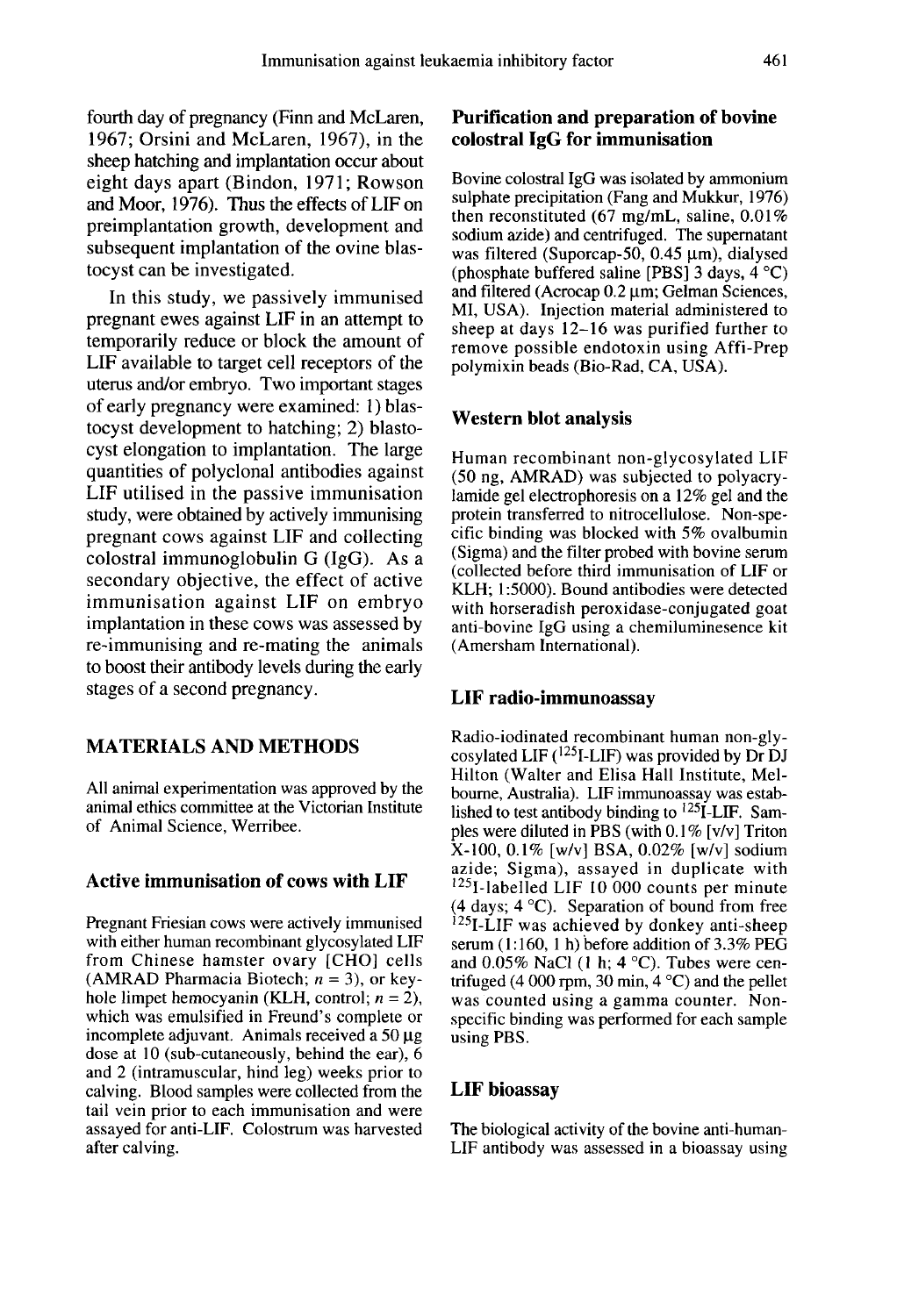murine myeloid leukaemic (M1) cells and performed by Dr DJ Hilton. In the absence of LIF, the M1 cells proliferate while in the presence of LIF, the cells differentiate into macrophages. M<sub>1</sub> cells were cultured in agar with 500 U/mL of E coli derived non-glycosylated human LIF (tenfold higher than half maximal dilution). Doses of the antibody,  $(0.50 \mu g/mL)$  in two-fold dilutions were added to cultures. The assay was performed twice.

#### Passive immunisation of ewes with LIF antibodies

The oestrous cycles of 100 parous Corriedale<br>ewes were synchronised as described (Salamonsen et al, 1986). Ewes were mated at the subsequent oestrus and divided into five groups: group C1: untreated controls  $(n = 24)$ ; groups LI and L2: treated with anti-LIF IgG  $(n = 19$ /group); and groups K l and K2: treated with anti-KLH IgG  $(n = 19$ /group). Passive immunisation coincided with either blastocyst development to hatching (days  $6-10$ ; groups  $L1$ and  $K1$ ) or blastocyst elongation to implantation (days  $12-16$ ; groups L2 and K2).

#### Passive immunisation

Ewes received 30 mL (67 mg/mL of IgG; 3 min) administered into the jugular vein. Second and third injections of 15 mL were similarly administered at 2-day intervals.

#### Blood sampling and testing of antiserum levels

Blood samples were collected: 15 min after first injection, prior to the second, third injections and every alternate day up to day 35. Undiluted serum was assayed.

## Confirmation of pregnancy

Ewes were run with fertile rams bearing crayon mating markers and checked daily to determine which returned to service. Ultrasounds were performed at day 55.

## Collection of tissue and uterine flushings

Six animals from control (C1 and K1) groups that had returned to service were used for this second experiment. Three were passively immunised with anti-LIF (days 6-10), while three animals, were re-injected with anti-KLH (days 6-10). Animals were killed (day 12), their uteri flushed and the presence of a blastocyst was determined microscopically. Uterine flushings were concentrated 20-fold (Centricon-10 tubes Micron, MA, USA) and tested for anti-LIF by radioimmunoassay.

### Statistical analysis

Logistic regression analysis was used to test which factors: 1) condition (immunised or nonimmunised), 2) treatment type (anti-LIF, anti-KLH or untreated) or 3) schedule (immunised; days  $[6-10]$  or  $[12-16]$ ) significantly  $(P < 0.05)$ reduced the pregnancy rate.

## Active immunisation of cows with LIF: effect on early pregnancy

Immunisation and synchronisation of the oestrous cycle were performed, so that anti-LIF titres would be maximal around the time of implantation (fig 1). Cows actively immunised with LIF and KLH (experiment 1, 12 months earlier), were subjected to a booster injection of  $50 \mu$ g of LIF or KLH in Freund's incomplete adjuvant. Cows. had their oestrous cycles synchronised and were artificially inseminated at 12 and 24 h after oestrus. Blood was sampled (fig l) and diluted serum (1:2000) binding to  $125I$ -LIF was determined. Ultrasounds were performed on day 36.

## RESULTS

## Active immunisation of cows with LIF

Western blot analysis (fig 2) demonstrated that by third injection, all cows actively immunised with LIF had developed antibodies (bovine anti-human LIF antiserum), which recognised human LIF (approximately 20 kDa). Control animals showed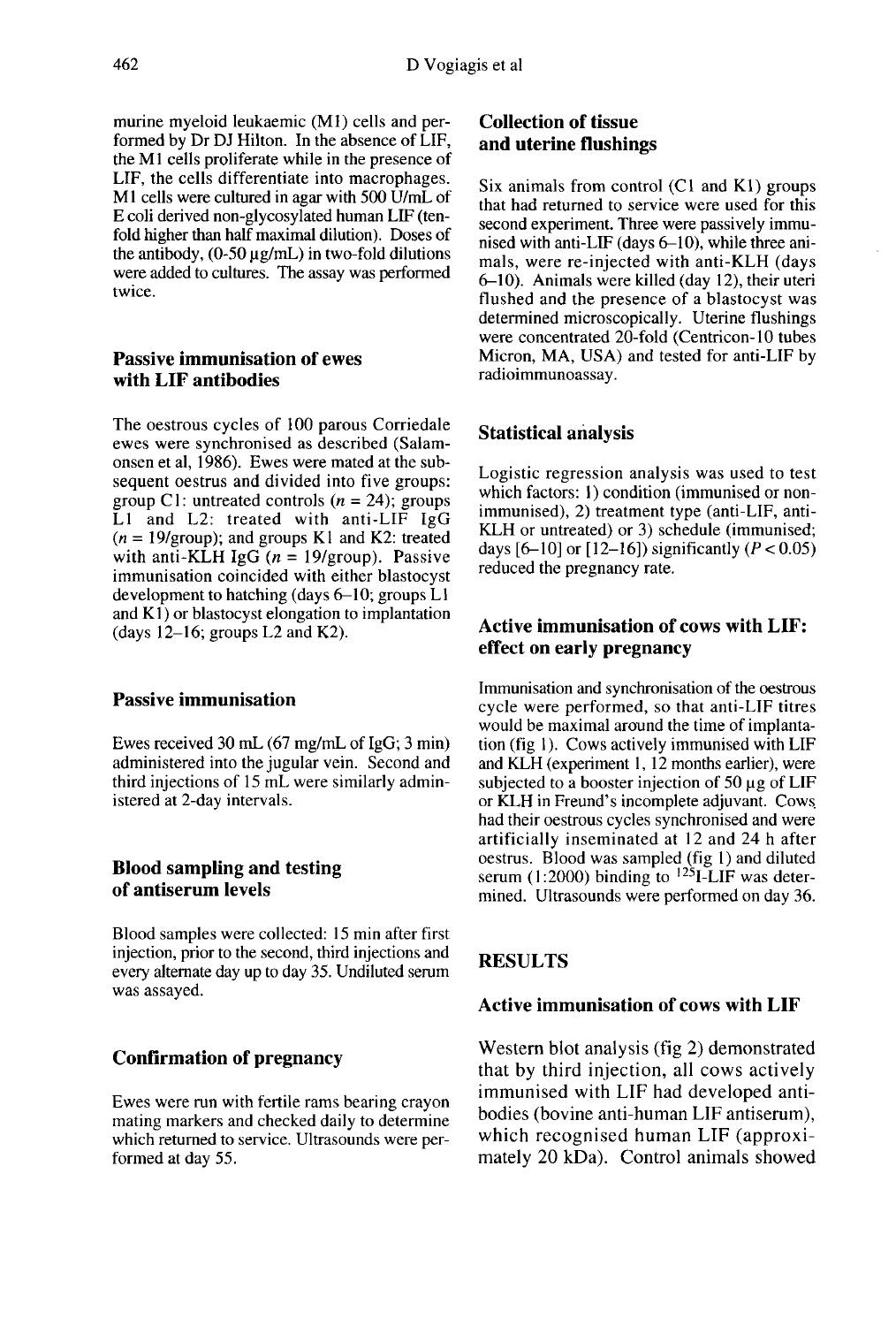

Bleed 4 (taken 41 days after oestrus) Bleed 5 (taken 75 days after oestrus)

Fig 1. Diagram showing the sequence of events involved in synchronisation of the bovine oestrous cycle, artificial insemination and active immunisation with LIF or KLH of cows prior to early pregnancy.



Fig 2. Western blot analysis. Lanes 1, 2 and 3 represent sera from cows 1, 2 and 3, respectively, which recognise human recombinant non-glycosylated LIF (20 kDa).

Table I. Activity of bovine anti-human LIF antibody in LIF bioassay using M1 cells.

| [Antibody]<br>$(\mu g/mL)$ | Experiment 1                    |                               | Experiment 2                    |                               |
|----------------------------|---------------------------------|-------------------------------|---------------------------------|-------------------------------|
|                            | No colonies<br>undifferentiated | No colonies<br>differentiated | No colonies<br>undifferentiated | No colonies<br>differentiated |
|                            |                                 | 8                             |                                 | 13                            |
| 1.62                       |                                 |                               |                                 |                               |
| 3.12                       |                                 | 13                            | $\Omega$                        | 23                            |
| 6.25                       | 11                              | 82                            |                                 | 34                            |
| 12.5                       | 41                              | 49                            | 58                              | 54                            |
| 25                         | 92                              | 16                            | 106                             | 51                            |
| 50                         | 97                              |                               | 134                             |                               |

Bioactivity of the antibody was assessed by its ability to inhibit the LIF induced differentiation of cultured M1 cells.

no binding. When this antibody was combined with LIF at 50  $\mu$ g/mL (table I) it inhibited the ability of LIF to induce the differentiation of Ml colonies. The activity of the antibody was half maximal at about 12.5 pg/mL. The antibody had no inhibitory effect below 6.25 and 12.5  $\mu$ g/mL, in experiment 1 and 2, respectively.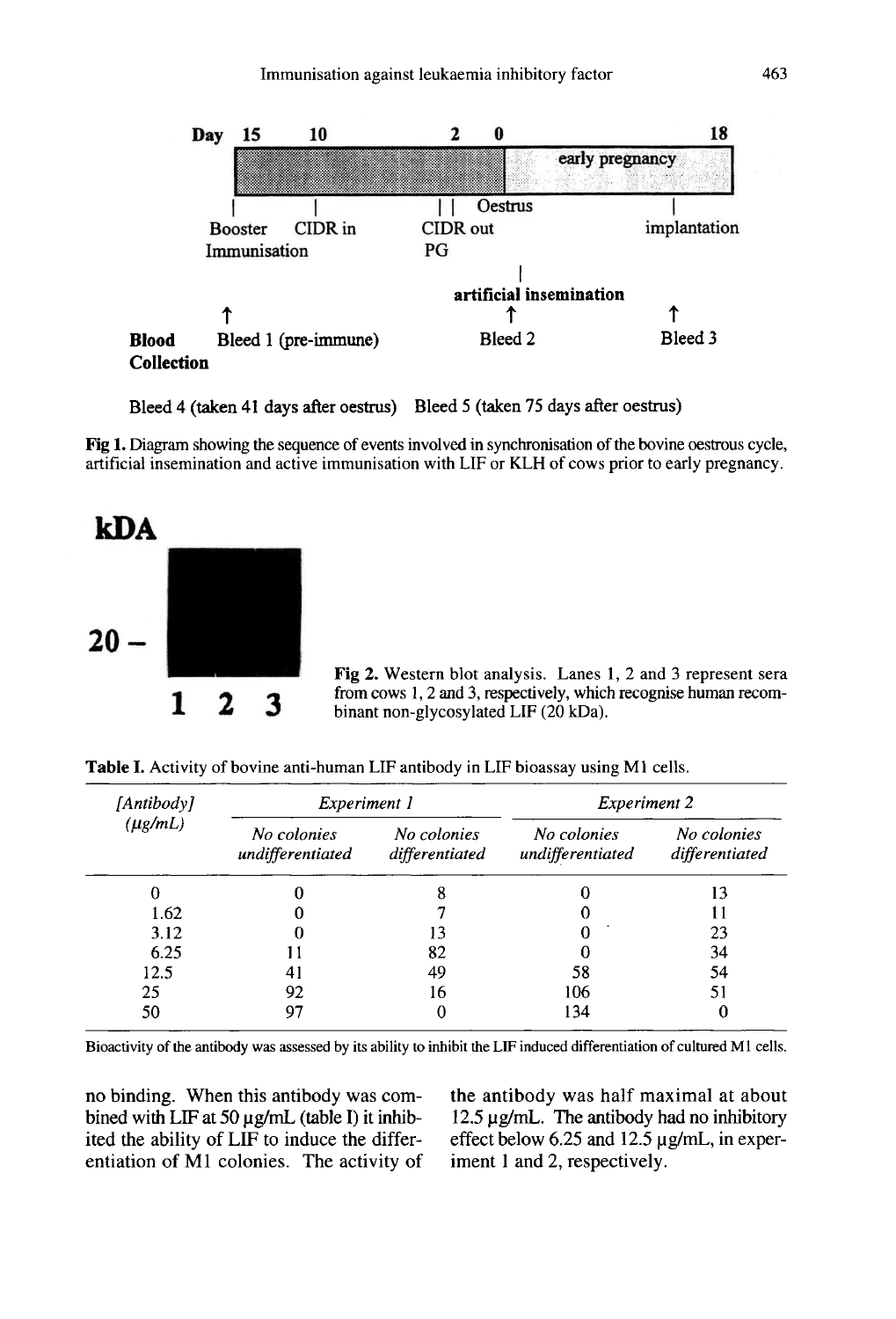#### Passive immunisation of ewes with LIF antibodies

During the passive immunisation, seven animals died (six immunised with anti-LIF and one with anti-KLH). Post-mortem examinations (University of Melbourne, School of Veterinary Science) indicated that the deaths may have been due to toxic shock. In view of the possibility that endotoxins may have been present in the IgG preparations, IgG awaiting injection on days 12-16 was treated to remove endotoxin. However, four of the seven deaths occurred subsequently.

## $125$ I-LIF binding to sera of passively immunised ewes

All ewes receiving anti-LIF IgG had measurable serum titres of LIF antibody while all pre-immune sera and sera of animals injected with anti-KLH contained no detectable anti-LIF. Data for four ewes in groups L I and L2 and one in each of groups K1 and K2 are represented in figure 3. All animals injected with anti-LIF had measurable levels in serum until at least day 35. Bleeds taken prior to the secondary and tertiary injection usually showed a slight increase in LIF antibody titre compared to those taken 15 min after the primary injection. Both groups of animals (fig 3a, b) showed the highest anti-LIF titres 6 days after the tertiary injection, on day 16 (fig 3a) and day 22 (fig 3b), respectively. By day 22 (fig 3a) and day 35 (fig 3b) anti-LIF titres began to decrease.

## 125 I-LIF binding in uterine luminal flushings of passively immunised ewes

<sup>125</sup>I-LIF binding was demonstrated in uterine luminal flushings of ewes injected with antiserum in the second phase of experi ment 2 and killed on day 12 of pregnancy (fig 4). Flushings from animals immunised



Fig 3. Binding of  $^{125}$ I-LIF to serial serum samples from individual ewes, between the day of the first injection of anti-LIF and day 35 of pregnancy. Data is expressed as % specific binding, (a) animals injected on days 6, 8 and 10 of pregnancy, (b) animals injected on days 12, 14 and 16 of pregnancy. Shaded boxes = four representative animals injected with anti-LIF, and open boxes  $=$ one representative animal injected with anti-KLH.



Fig 4. Binding of  $^{125}$ I-LIF to anti-LIF in uterine flushings of individual animals receiving anti-LIF and anti-KLH on day 12 of pregnancy. Specific binding of antibody is shown above the dotted line.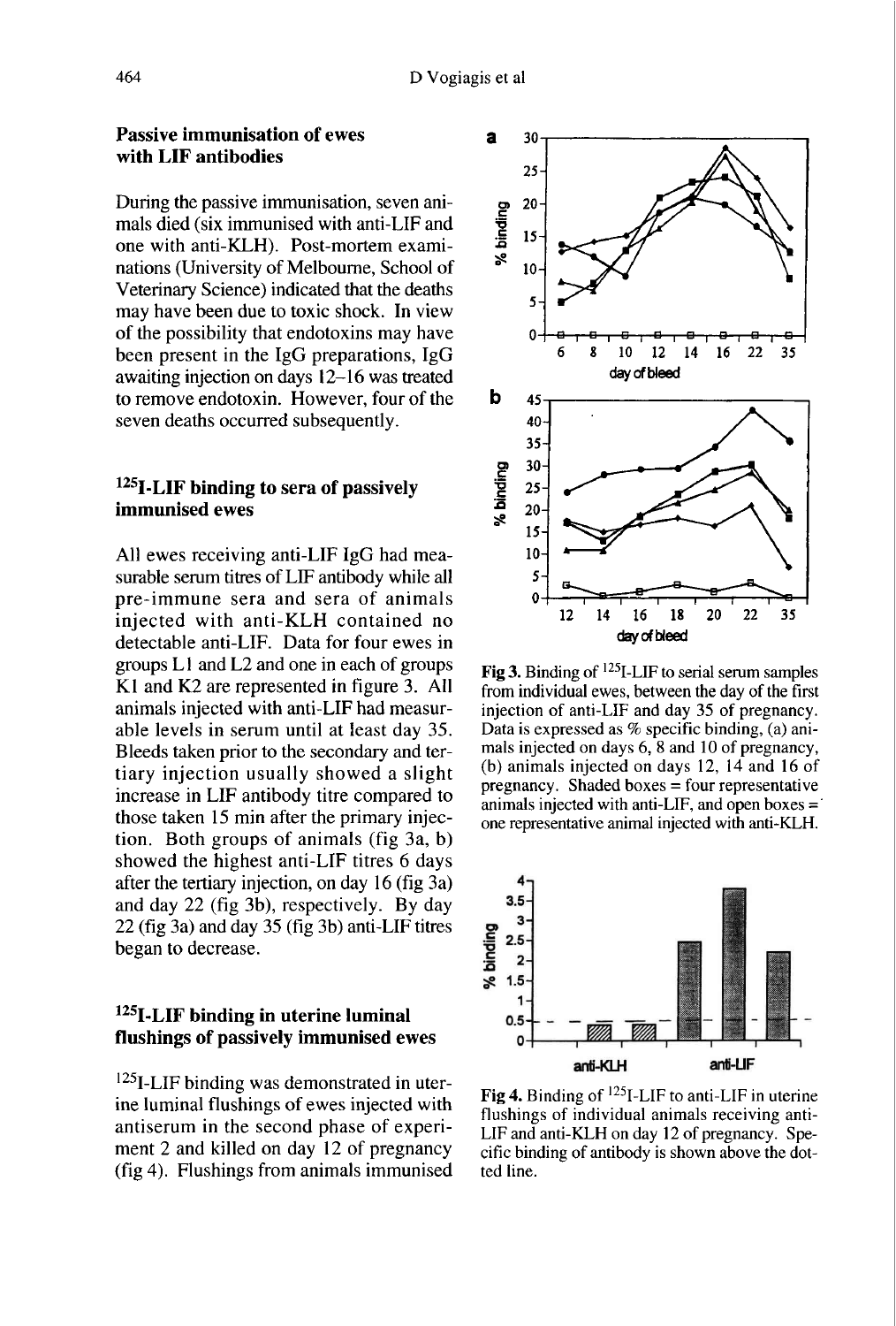| Group                   | Total/group |    | Total pregnant Total non-pregnant Pregnancy rate |       |
|-------------------------|-------------|----|--------------------------------------------------|-------|
| C <sub>1</sub> Control  | 24          | 15 |                                                  | 62.5% |
| L1 Anti-LIF             | 16          |    | 9                                                | 40.6% |
| $L2$ Anti-LIF           | 16          | b  | 10                                               |       |
| K1 Anti-KLH             | 18          |    |                                                  | 59.5% |
| K <sub>2</sub> Anti-KLH | 19          |    |                                                  |       |

Table II. Pregnancy rates following passive immunisation of pregnant ewes against LIF and KLH.

C1 = untreated ewes; L1 = anti-LIF treated ewes on days 6–10; L2 = anti-LIF treated ewes on days 12–16; K1 = anti-KLH treated ewes on days  $6-10$ ; K2 = anti KLH treated ewes on days 12-16.

with anti-LIF showed approximately 3% specific binding to iodinated LIF compared with a mean binding of 0.27% to flushings from three animals injected with anti-KLH.

## Comparison of pregnancy rates in passively immunised ewes

Pregnancy rates in the groups of ewes are given (table II). There were no significant differences between groups  $L1$ ,  $L2$  or  $K1$ , K2, data were pooled for final analysis. Anti-LIF animals showed a 33.5% decrease in pregnancy rate, compared with control and anti-KLH groups, but this was not statistically significant  $(P > 0.05)$ .

## Active immunisation of cows with LIF: effect on early pregnancy

The effect of active immunisation against LIF was assessed during early pregnancy in the cow. Binding to  $125I$ -LIF was detected in serum of animals actively immunised with LIF (fig 5) and antibody levels were elevated in all three cows at the



Fig. 5 Percentage binding of <sup>125</sup>I-LIF to cow sera following booster injections to actively immunised cows prior to artificial insemination. The bleed numbers correspond to those shown in figure 1 and in the text, all sera were diluted 1:2000.  $\blacksquare$  cow 1,  $\blacklozenge$  cow 2,  $\blacklozenge$  cow 3.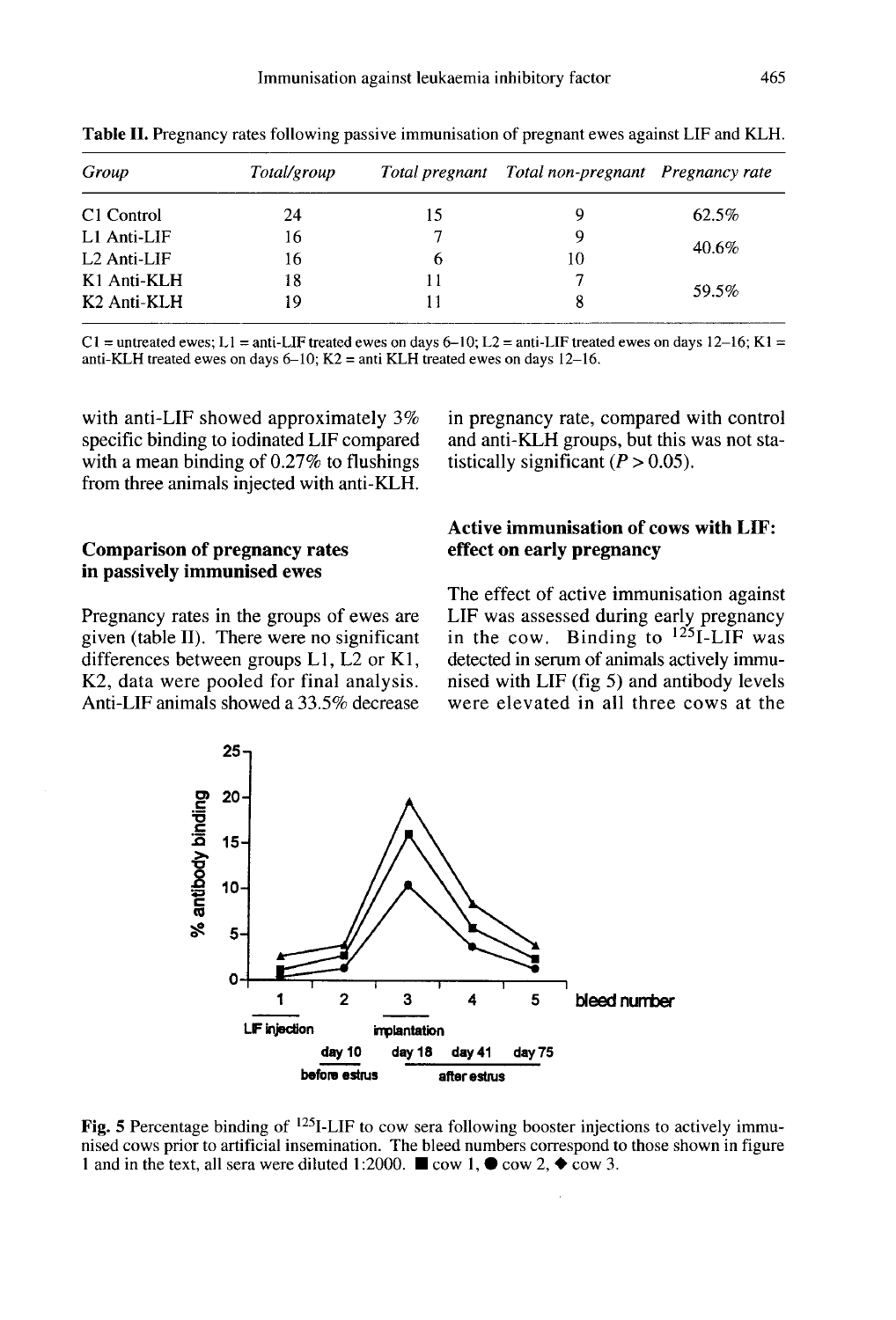expected time of implantation. No binding was detected in serum of the cows immunised with KLH. Two of the animals actively immunised with LIF were not pregnant, whereas all three control animals were pregnant.

### DISCUSSION

A decrease in pregnancy rate in ewes that were passively immunised against LIF was observed in comparison to animals in control groups, although this was not statistically significant. Furthermore, cows actively immunised with recombinant human LIF and exhibiting high levels of LIF antibodies in their serum at the time of blastocyst implantation also showed a reduced pregnancy rate in comparison to control animals.

Purified bovine IgG, which was shown to be biologically active owing to its ability to inhibit LIF induced differentiation of cultured M1 cells, was injected into each ewe. Anti-LIF was detected in serum as early as 15 min after the primary injection into the jugular vein, but the highest antibody titres occurred 6 days after the final injection. This could indicate that anti-LIF may be sequestered within tissues, possibly by binding to its ligand, and slowly released back into the circulation. When LIF binds in vitro to cells containing high affinity receptors (bone marrow, resident peritoneal cells, hepatocytes and M1 cells) less than 50% dissociation occurs after 20 h at  $4^{\circ}$ C, while dissociation of LIF from transgenic peritoneal cells is biphasic with a rapid  $(t^{1/2} = 2$  min) and a slow component  $(t^{1/2} > 20$  h) corresponding to the numbers of low and high affinity receptors, respectively<br>(Hilton et al, 1992). In this study the highest concentration of anti-LIF binding to  $125$ I-LIF in serum occurred at least 4 days after the final immunisation, while studies in vitro have indicated that the half-life of LIF bound to high affinity LIF receptors in certain cells is about 1 day at 4 °C. Locally produced LIP and injected anti-LIF may be complexed in tissues where there are high local concentrations of the LIF ligand, and as anti-LIF is released from these complexes, it may re-enter the circulation and become accessible to bind to  $^{125}$ I-LIF in the assay.

The important question in passive immunisation studies is whether or not the antiserum binds the antigen to a sufficient extent to prevent its action. In the present study where production and actions of LIF are within the embryo-endometrial axis, it was important to show that the antiserum reaches the uterine lumen. In this study, anti-LIF was detected in the uterine flushings of animals treated with anti-LIF, but not in control animals. The similar rates of pregnancy between the two groups injected with LIF antibodies suggest that in the sheep LIF may be involved in both blastocyst development and implantation, but may not be obligatory for either process. Animals passively immunised with KLH antibodies showed the same pregnancy rate as untreated ewes, indicating that the immunisation regimen itself, was not the cause of the decrease in pregnancy. Previous studies have also demonstrated that specific antibodies can be detected in the uterus following passive immunisation. Parr and Parr (1986) demonstrated that IgG in mouse serum is taken up by uterine luminal and glandular epithelial cells (Wang et al, 1989). Furthermore, serum proteins selectively enter the uterine lumen. Sheep uterine flushings contain a large number of serum proteins, which include IgG (Salamonsen et al, 1984).

During the passive immunisation six ewes all immunised with anti-LIF and one immunised with anti-KLH died within 24 h of antibody administration. Both sets of IgG preparations were raised and purified under identical conditions. Therefore the greater mortality in the anti-LIF treated groups suggests a direct toxic effect of anti-LIF by binding to locally produced LIF; a diverse range of cells bind and/or are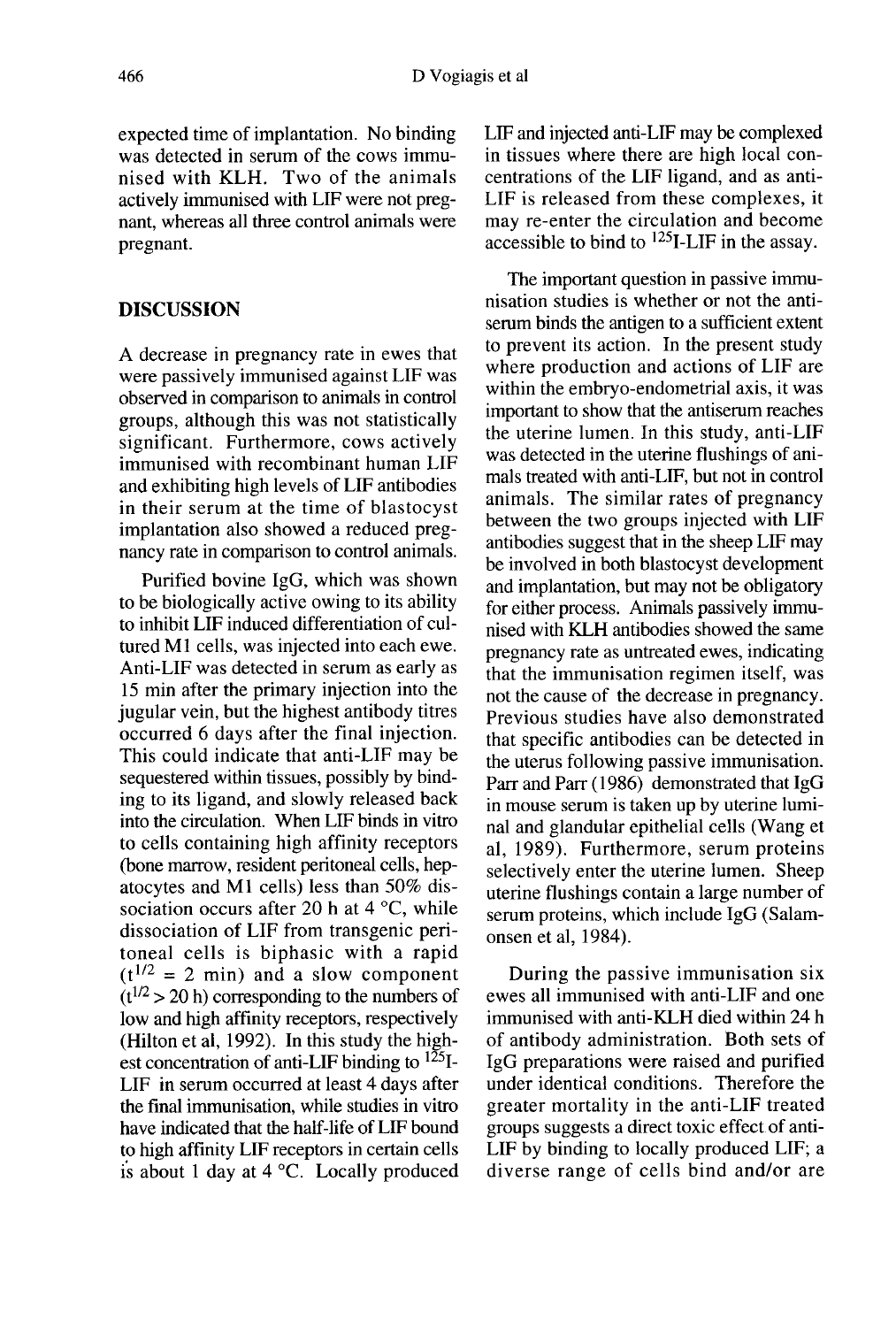affected by LIF (Hilton, 1992; Metcalf, 1992).

When cows that had been actively immunised with LIF or KLH had their antibody levels boosted during the early stages of pregnancy, the pregnancy rate of the LIF immunised animals was reduced with only one in three cows pregnant in comparison to all cows  $(n = 3)$  pregnant in the control groups. These preliminary findings indicate that LIF may play a role in early pregnancy in the cow. Active immunisation studies with larger numbers of animals were not possible owing to the quantity of antigen required and the cost of the animals.

Passive immunisation against LIF during early pregnancy did not prevent 60% of ewes from establishing that pregnancy. One possible explanation is that the actions of uterine LIF were not completely blocked in some animals, thus allowing embryonic development and implantation to take place. Alternatively, as the extent of implantation varies between species (Wooding and Flint, 1994), physiological differences could explain why LIF is not obligatory for implantation in ruminants. Furthermore, other cytokines such as ciliary neurotrophic factor (CNTF) and oncostatin M (OSM), which are related to LIF and utilise the signalling system involving the LIF receptor complex (LIFR and gp130), may function when LIF is absent or reduced in the uterus during early pregnancy (Ip et al, 1992; Taga and Kishimoto, 1992; Gearing et al, 1992; Davis et al, 1993). To date, these cytokines have been demonstrated in the human, however sheep and cow tissue have not been examined. Overall, these results suggest that while LIF may have a role in embryo development, implantation and pregnancy in ruminants, it is not critical as it appears in the mouse. Further, they highlight the possibility that LIF may have different or lesser roles in these processes in different species.

#### ACKNOWLEDGMENTS

The authors are grateful to Dr R Parr and P Trimbos for assistance during animal handling procedures, Dr DJ Hilton (Walter and Elisa Hall Institute of Medical Research) for the generous provision of iodinated LIF and for performing the LIF bioassay, Professor J Findlay for the critical reading of the manuscript. The AMRAD Corporation and AMRAD Pharmacia Biotech, provided the recombinant LIF and antibody respectively. DV was supported by the Victorian Education Foundation and LAS by the NH & MRC of Australia.

### REFERENCES

- Arici A, Engin 0, Attar E, Olive DL (1995) Modulation of leukemia inhibitory factor gene expression and protein biosynthesis in human endometrium. J Clin Endocrinol Metab 80, 1908-1914
- Bhatt H, Brunet LJ, Stewart CL (1991) Uterine expression of leukemia inhibitory factor coincides with the onset of blastocyst implantation. Proc Natl Acad Sci 88, 11408-11412
- Bindon BM (1971) Systematic study of preimplantation stages of pregnancy in the sheep. Aus J Biol Sci 24, 131-147
- Charnock-Jones DS, Sharkey AM, Fenwick P, Smith SK (1994) Leukemia inhibitory factor mRNA concentration peaks in human endometrium at the time of implantation and the blastocyst contains mRNA for the receptor at this time.  $J$  Reprod Fertil 101, 421-426
- Cullinan EB, Abbndanzo SJ, Anderson PS, Pollard JW, Lessey BA, Stewart CL (1996) Leukemia inhibitory factor (LIF) and LIF receptor expression in human endometrium suggests a potential autocrine/paracrine function in regulating embryo implantation. Proc Natl Acad Sci USA 93, 3115-3120
- Davis S, Aldrich TH, Stahl N, Pan L, Taga T, Kishomoto T, Ip NY, Yancopoulos GD (1993) LIFR $\beta$  and gp130 as heterodimerising signal transducers of the tripartite CNTF receptor. Science 260, 1805-1808
- Fang WD, Mukkur TKS ( 1976) Physiochemical characterisation of proteolytic cleavage fragments of bovine colostral immunoglobulin  $G^1$  (IgG<sup>1</sup>). Biochem J 155, 25- 30
- Finn CA, McLaren A (1967) A study of the early stages of implantation. J Reprod Fertil 13, 259-267
- Fry RC, Batt PA, Fairclough RJ, Parr RA (1992) Human leukemia inhibitory factor improves the viability of cultured ovine embryos. Biol Reprod 46, 470-474